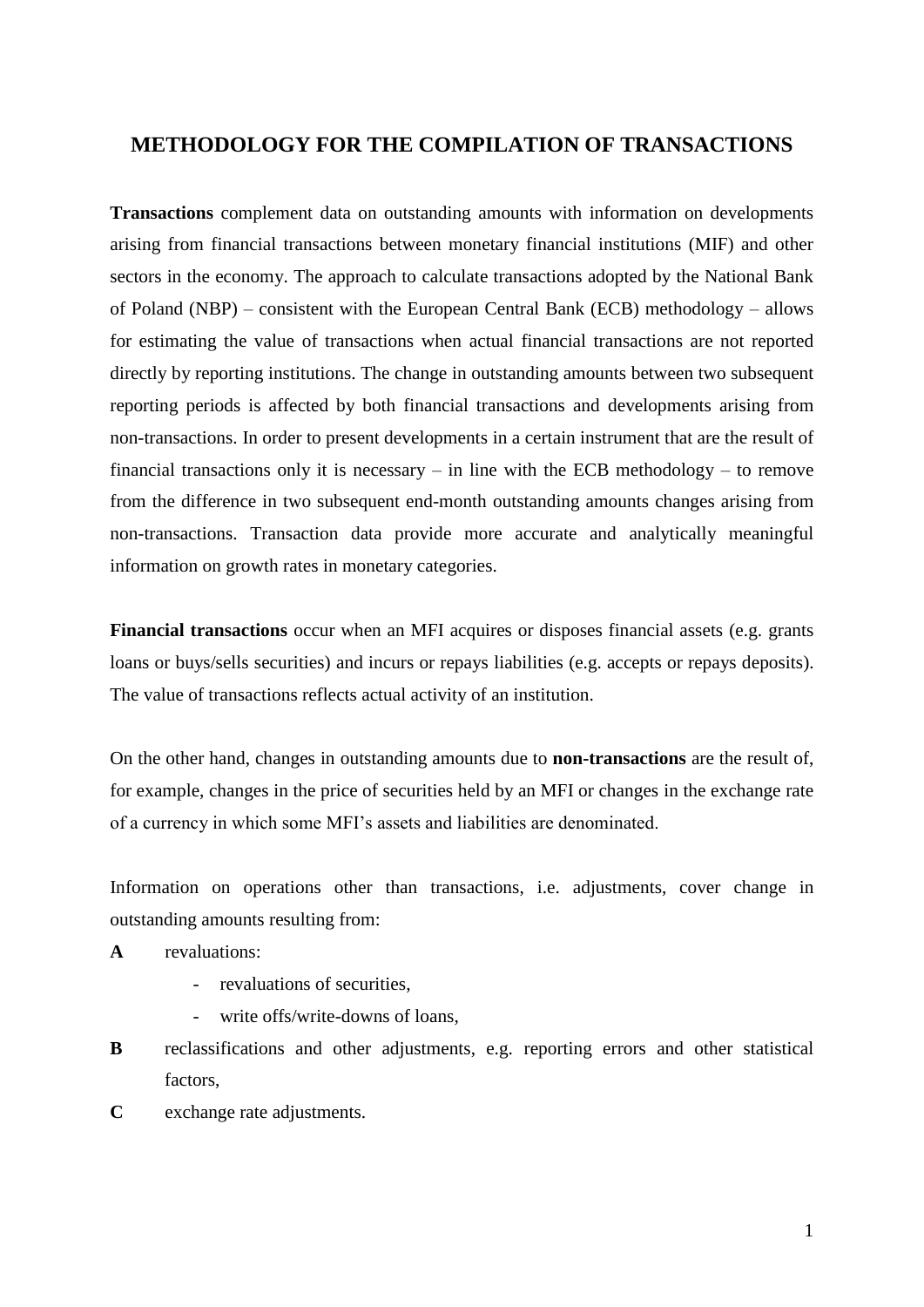## **Types of non-transactions (adjustments)**

**A.** *Revaluations of securities* cover changes in outstanding amounts due to valuation of securities held by MFIs in two subsequent reporting periods. Such changes affect the value of securities portfolio, however, do not result from any purchase or sale of securities.

Revaluations do not apply to deposits and loans, which are recorded at their nominal value, as provided for in the regulation EBC/2008/32. Thus deposits and loans are not affected by such changes (with the exception of foreign currency denominated instruments which are affected by exchange rate changes – see point C).

In case of loss loans they may be derecognized from the MFI balance sheet in part or in whole, i.e. removed from MFI claims on a counterparty, and the value of these claims is written off/down<sup>1</sup>. Such an operation has to be presented as an adjustment as it affects (decreases) the outstanding amount of loans, which decrease, however, was not the result of the loan repayment (i.e. a transaction), and it does not change the level of MFI financing either.

## **B.** *Reclassification and other adjustments* comprise:

 $\overline{a}$ 

- changes in the composition of the reporting population,
- reclassification of assets and liabilities, e.g. due to methodological changes or reporting errors.

The deletion from/inclusion into the MFI population due to liquidation of an institution or changes in the MFI definition<sup>2</sup> are examples of changes in the composition of the reporting population.

Reclassification of assets and liabilities comprises, for example, a change in the sector or instrument classification, including a change in the maturity breakdown. Such changes do not

<sup>&</sup>lt;sup>1</sup> In this respect MFIs follow International Accounting Standards/International Financial and Reporting Standards or the regulation of the Minister of Finance of 16 December 2008 on provisioning for risks related to banks' activity, Journal of Laws No. 235, item 1589.

<sup>2</sup> For example, inclusion by the NBP of credit unions (*spółdzielcze kasy oszczędnościowo-kredytowe – SKOK*) and money market funds into the MFI sector.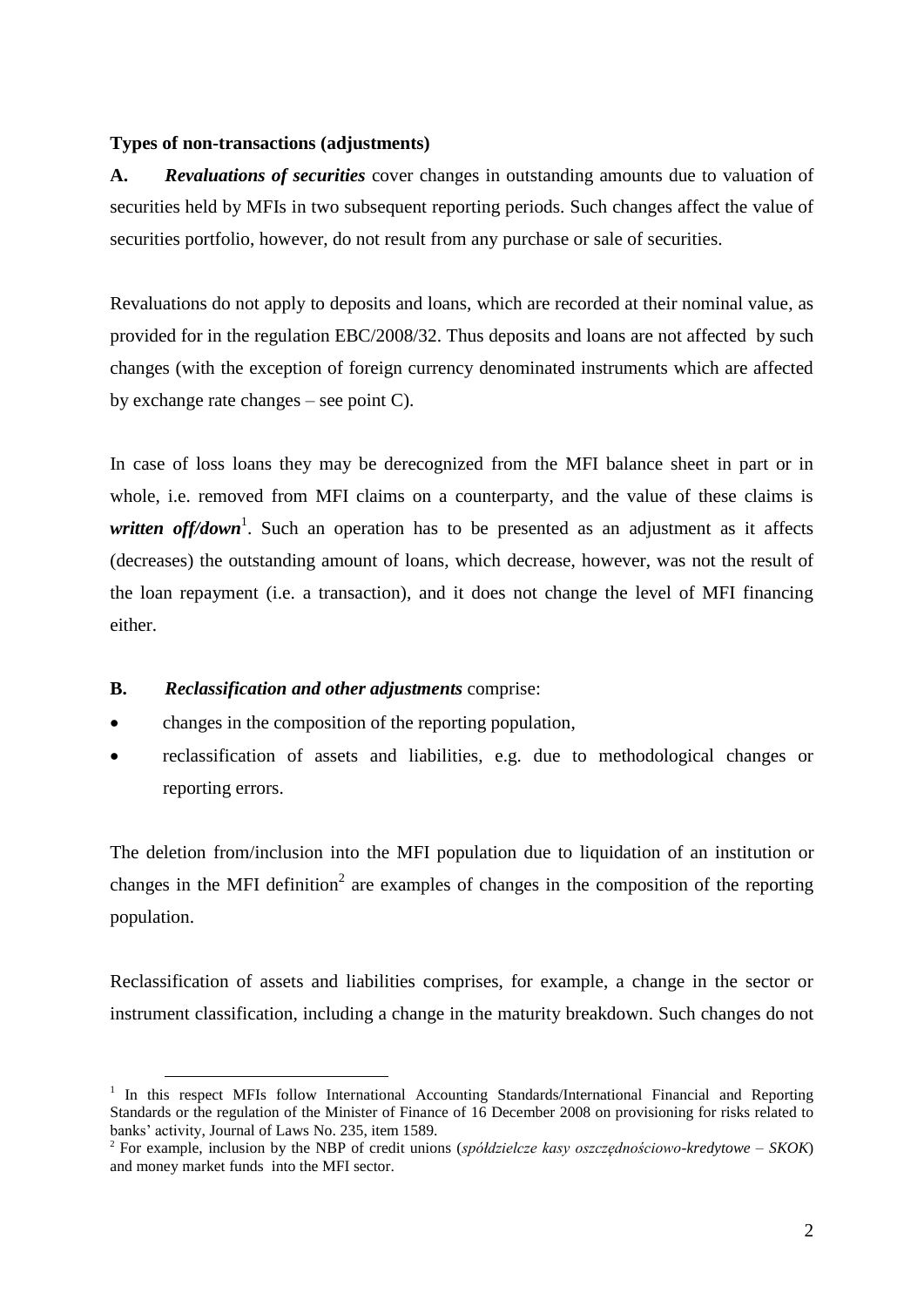result from transactions but only from changes in recording, and thus an adjustment must be introduced to remove the impact from the statistics on transactions.

**C.** *Revaluation adjustments due to exchange rate changes* refer to changes in outstanding amounts arising from changes in the value of assets and liabilities positions denominated in foreign currencies, and which are due to changes in exchange rates of these currencies.

#### **Calculation of monthly transactions and growth rate**

The starting point for calculating monthly growth rate is the computation of monthly changes arising from transactions  $(F_t^M)$ , calculated based on the difference in outstanding amounts between two subsequent reporting months  $(L_t - L_{t-1} - \text{where } L_t \text{ stands for the reporting month } t$ and  $L_{t-1}$  for the previous reporting month  $t-1$ ), adjusted for monthly changes in nontransactions (i.e. reclassifications  $(C_t^M)$ , exchange rate changes  $(E_t^M)$  and revaluations  $(V_t^M)$ ).

$$
F_t^M = (L_t - L_{t-1}) - C_t^M - E_t^M - V_t^M
$$

For simplicity changes not resulting from transactions described above are referred to as  $CEV_t^M$ .

$$
F_t^M = (L_t - L_{t-1}) - CEV_t^M
$$

Having calculated monthly transactions ( $F_t^M$ ) one can proceed to calculating *monthly growth rate* (*a<sup>t</sup> M* ) according to the following formula:

$$
a_\mathfrak{t}^{\mathbf{M}}=\frac{F_\mathfrak{t}^{\mathbf{M}}}{L_{\mathfrak{t} \text{-} \mathbf{l}}}
$$

In order to obtain monthly growth rate in percentage terms the above formula is multiplied by 100.